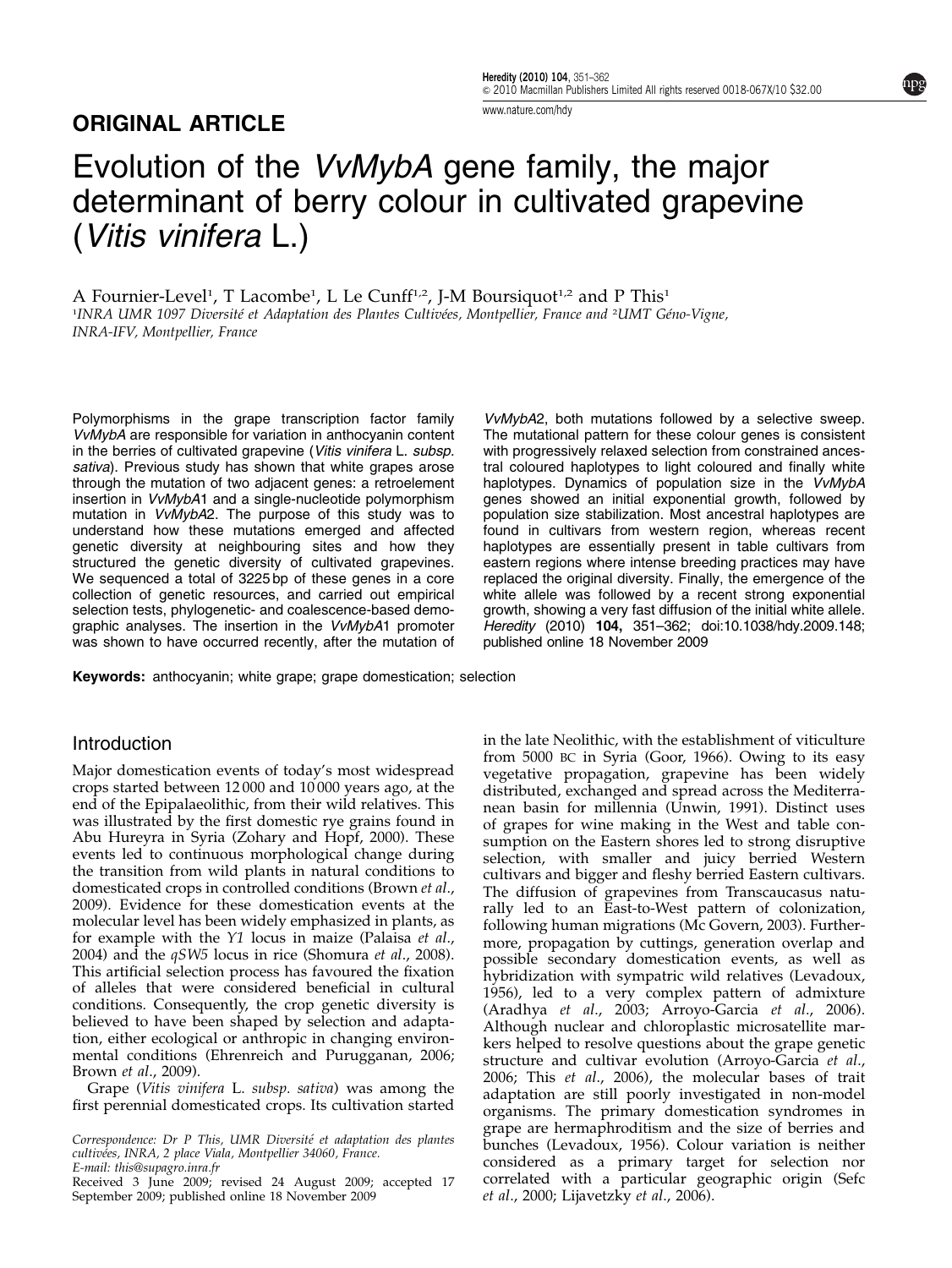Molecular evolution of grape colour A Fournier-Level et al

Grape berry colour is due to the presence of a single pigment family, the anthocyanins, which vary highly in concentration among grape cultivars [\(Mazza, 1995](#page-11-0)). While in the ancestral wild vines population, no colour variation was reported, neither at the interspecific level (Cadle-Davidson and Owens, 2008) nor at the intraspecific level ([Olmo, 1976](#page-11-0)). The diversification of the grape colour locus led to the emergence of white genotypes, a derived state ([Zohary and Hopf, 2000\)](#page-11-0) that arose from ancestral coloured vine populations. Between these two pools, we observe a continuous range of pale-coloured genotypes, from pink to red. Thus, in contrast to the primary domestication traits, growers within each grapevine growing region have selected distinct colour variants, leading to a diversification process.

Recent investigations on the genetic bases of the trait provided evidence that a single gene cluster, located on chromosome 2, is responsible for most of this variation in colour, and that colour phenotype is due to the combined additive effect of the VvMybA gene alleles [\(Fournier-](#page-10-0)Level et al[., 2009](#page-10-0)). This locus is constituted of a cluster of three MYB-type transcription factor genes, among which VvMybA1 and VvMybA2 were shown to be functionally involved in berry pigmentation [\(Kobayashi](#page-11-0) et al., 2002; [Walker](#page-11-0) et al., 2007). A third expressed gene,  $VvMybA3$ , is statistically associated with berry colour determinism but not functionally validated ([Fournier-Level](#page-10-0) et al., [2009\)](#page-10-0). The rise of the white berry genotype was recently demonstrated to be the result of the silencing of the first two functional genes ([Kobayashi](#page-11-0) et al., 2005; [Walker](#page-11-0) et al., [2007\)](#page-11-0). *VvMybA1* gene silencing is due to the insertion of Gret1, a gipsy-type retrotransposon in its promoter ([Lijavetzky](#page-11-0) et al., 2006; This et al[., 2007](#page-11-0)). For VvMybA2, the single-nucleotide polymorphism (SNP) K980 in the coding sequence, which modifies a putative  $\alpha$ -helix of the R2R3 recognition domain, also led to a nonfunctional gene ([Walker](#page-11-0) et al., 2007).

Since the publication of the genome sequence of Vitis vinifera (Jaillon et al[., 2007\)](#page-10-0), the resequencing of genes of interest in large genetic resource collections has become feasible, helping to answer hypotheses about the evolution of grape traits. We analysed the sequence polymorphism of these three genes in a core collection of cultivated grape genetic resources ([Barnaud](#page-10-0) et al., 2006). The aim was to investigate how Gret1 and K980 affected the diversity of the colour locus in the cultivated compartment, and whether we could detect different patterns of evolutionary dynamics between the coloured and the white genetic variants at the sequence level. Finally, this study provides a framework for the investigation of perennial crop evolution, where population genetics has very distinct features compared with naturally evolving annual plant populations.

To gain insights into perennial crop evolution, affected by multiple hybridization phenomena and generation overlap, we considered the information at the haplotype level (a genotype possibly being a combination of two haplotypes sharing very distant ancestry). Linked haplotypic combinations of phased polymorphisms at three of the VvMybA genes formed the foundation of this study, allowing us to reconstruct the mutational coalescent lineage. After detecting departure from neutrality in the haplogroups, defined by the presence or absence of these mutations, we analysed the emergence of these triggering mutations in the evolutionary process through phylogenetic analyses. Finally, we investigated how the demographic history of the colour locus has been affected by these successive mutational events, using Bayesian reconstruction of effective population size dynamics.

## Materials and methods

#### Plant material

The reference plant material consisted of 137 individuals from a core collection of Vitis vinifera L. subsp. sativa, maximizing agro-morphological diversity for 50 qualitative and quantitative traits [\(Barnaud](#page-10-0) et al., 2006). Names, origins and colour profile of the cultivars are shown in Supplementary Table 1. The outgroup consisted of four Asian Vitis sp. genotypes: Vitis balanseana (Vba), Vitis amurensis (Vam), Vitis pentagona (Vpe) and Vitis coignetiae (Vco). The material is conserved at INRA Domaine de Vassal [\(http://bioweb.ensam.inra.fr/collections\\_vigne/](http://bioweb.ensam.inra.fr/collections_vigne/)).

### Molecular analysis

A square inch (80–100 mg) of fresh young leaf was harvested from each genotype. DNA was extracted using Qiagen DNA Plant Mini Kit (Qiagen SA, Courtaboeuf, France) with minor modifications, as described by [Adam-Blondon](#page-10-0) et al. (2004).

We aimed to sequence all three VvMybA genes that have been shown to have a quantitative effect on colour phenotype. Amplification primers were designed using Primer 3 software (Lincoln S., MIT, Boston, MA, USA). Half of these were anchored in the coding sequence of the genes and the other half in the flanking non-coding and nonconserved regions; the primers are listed in [Fournier-Level](#page-10-0) et al[. \(2009\)](#page-10-0). PCR fragments were amplified, sequenced and analysed as described by [Le Cunff](#page-11-0) et al. (2008)

Presence of the Gret1 retroelement in the MybA1 locus promoter was genotyped using two forward primers, one specific for the wild allele placed before the insert and the other specific for the white allele inside the insert, and a common reverse primer placed in the first gene exon [\(Kobayashi](#page-11-0) et al., 2005; This et al[., 2007](#page-11-0)). PCR conditions were identical to those described by [Kobaya](#page-11-0)shi et al[. \(2005\)](#page-11-0). Amplified fragments described above were then bulked and run together on a 1% agarose gel, stained with ethidium bromide and photographed under ultraviolet light.

## Haplotype reconstruction

Owing to the unknown phase of the polymorphisms, we used an algorithmic technique to consistently identify the succession of linked polymorphism along a gene sequence. Haplotypes of VvMybA were reconstructed using a partition-ligation-expectation-maximization algorithm as described in Qin et al[. \(2002\)](#page-11-0) and implemented in PHASE v2.1 (Stephens, University of Washington, Seattle, WA, USA) ([Stephens and Scheet, 2005](#page-11-0)), using a 200 burn-in period with 200 iterations in total, a thinning interval of  $1$  and  $10$  repeats. The algorithm was run several times, validating convergence. For molecular evolution estimates, the reconstruction was carried out separately on each gene (VvMybA1, VvMybA2 or VvMybA3). Given their physical linkage within a 43-kb genomic region, the algorithm was run again on the phased genes to reconstruct an entire haplotype combining the information of all three genes.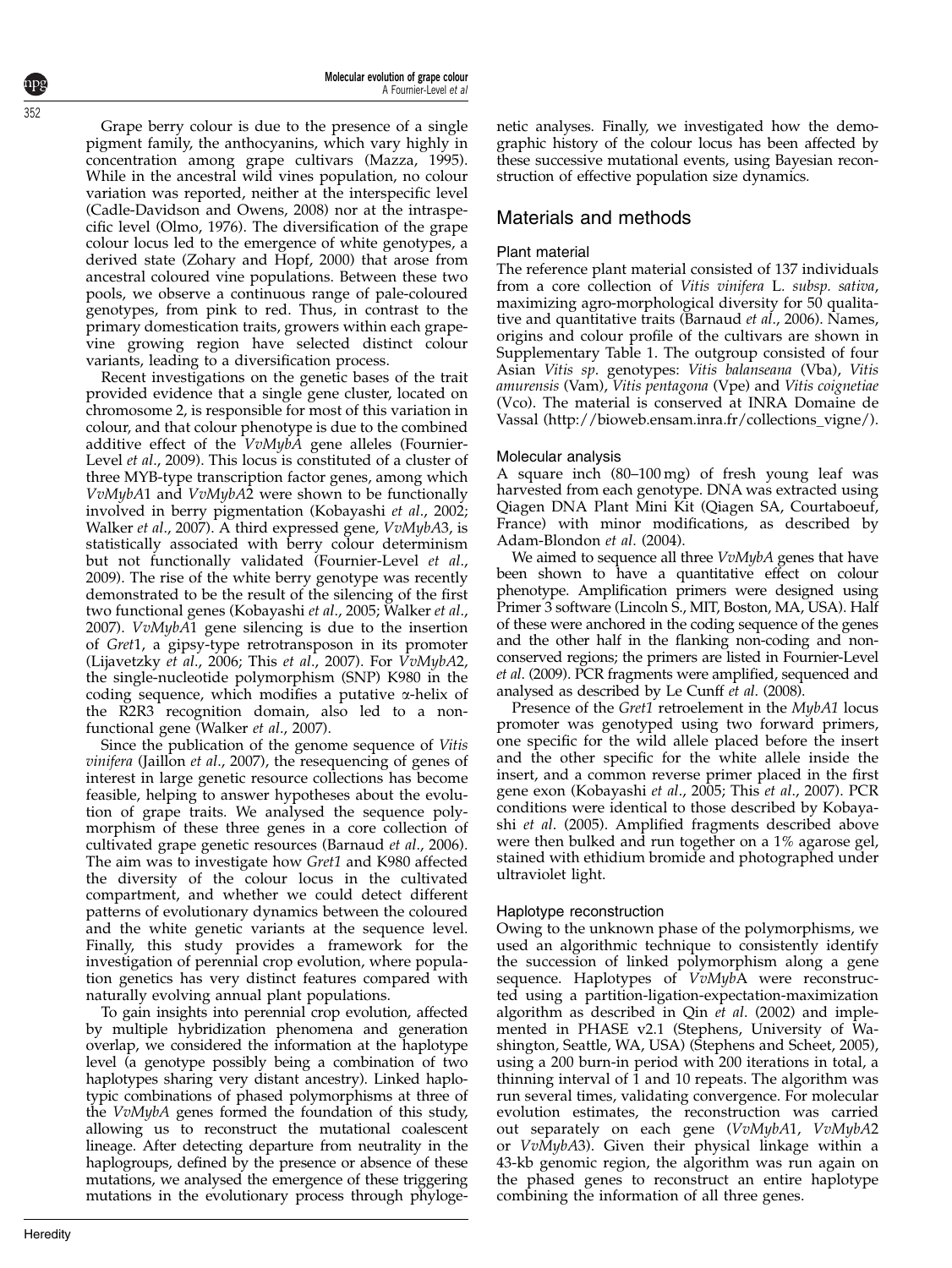#### Identification of recombination events

The reconstructed haplotypes were submitted to three recombination detection tests implemented in the Recombination Detection Program v3beta.28 (Martin, University of Manchester, UK) (Martin et al[., 2005b](#page-11-0)) using a  $\alpha = 0.05$  threshold with 50 permutations for each test. We used the Bootscan/Recscan method with a window size of 200 bp, with a point at every 20 bp and 100 bootstraps (Martin et al[., 2005a](#page-11-0)), and the MaxChi method with a window size of 10 variable sites ([Maynard](#page-11-0) [Smith, 1992](#page-11-0)) and the 3SEQ method (RDP v3) [\(Boni](#page-10-0) et al., [2007\)](#page-10-0); the use of three alternative methods aimed to ensure consistency. Haplotypes showing a significant recombination probability were excluded from the analyses.

#### Genetic distance-based and phylogenetic analyses

The genetic distance-based tree was calculated using an unweighted neighbour-joining method implemented in the DARwin software package v5.0.148 [\(http://darwin.](http://darwin.cirad.fr/darwin/Home.php) [cirad.fr/darwin/Home.php\)](http://darwin.cirad.fr/darwin/Home.php). Dissimilarity matrix was calculated using the Nei distance index with  $\gamma$  parameter set at 0.3. Network analysis was carried out using the median-joining method as described in [Bandelt](#page-10-0) et al. [\(1999\)](#page-10-0) and implemented in Network v4.5.02 (Fluxus Technology, Sudbury, UK). Supplementary analysis was carried out using only the polymorphisms shown to be associated with berry colour and with frequency superior to 0.1 in [Fournier-Level](#page-10-0) et al. (2009). We reconstructed another haplotype set with 18 SNPs. A phylogenetic tree was built using a maximum likelihood approach under the Jukes–Cantor model. We used the DNAml program from the Phylip package v3.66 (Felsenstein, University of Washington, Seattle, WA, USA) [\(Felsenstein, 1981](#page-10-0)), with the default settings and integrating a global rearrangement of the branches. The likelihood ratio test was maintained to ascertain significance of the branches. The tree was then edited using DARwin v5.0.148.

#### Molecular evolution analysis

The presence of two polymorphisms with a major influence on grape colour [\(Fournier-Level](#page-10-0) et al., 2009) helped us to define four haplogroups, among which one was discarded from the analyses because of its recombined origin. These haplogroups were treated separately in the analyses. Molecular diversity parameter estimates were calculated using DnaSP v4.50 (Rozas, Universitat de Barcelona, Spain) (Rozas et al[., 2003\)](#page-11-0). Per site nucleotide diversity  $(II)$  was calculated according to equation 10.5 of [Nei and Tajima \(1987\)](#page-11-0). Theta estimates  $(\theta)$  were obtained according to Watterson's calculation on segregating sites [\(Watterson, 1975\)](#page-11-0). Tajima's D-test was performed according to [Tajima \(1989\)](#page-11-0).

#### Coalescence and population size estimation

The optimal substitution model for DNA sequences was determined using MODELTEST v3.7 (Posada, University of Vigo, Spain) [\(Posada and Crandall, 1998](#page-11-0)). The optimal substitution model for our data appeared to be  $HKY + I + G$  ([Hasegawa](#page-10-0) *et al.*, 1985), which is a timereversible model with some invariant sites and reversible gamma-distributed mutated sites. Differential coalescent-based estimates of the effective population size were calculated using Beast v1.4.8 (Rambaut, Auckland University, Auckland, New Zealand) [\(Drummond](#page-10-0) et al.,

[2002](#page-10-0); [Drummond and Rambaut, 2007](#page-10-0)) under the relaxed 353

molecular clock hypothesis ([Drummond](#page-10-0) et al., 2006), with time following normal distribution of parameters (0,1), and closely related sequence evolution rate following a gamma distribution with parameters (2,1). Each MCMC simulation was performed using a 10-000 burnin period with a total of 10 000 000 runs and a thinning interval of 10 000 runs. We used the Bayesian Skyline Plot option of Beast v1.4.8 to determine the population size dynamic as a derivative of time in number of mutations per site of the effective population size. For the population growth priors, the Bayesian skyline coalescent model performed systematically better than both exponential and expansion coalescent models. Growth dynamics were then tested taking growth distribution as prior for each haplogroup set  $(N + Rs + B/Rs/B$  in the paraphyletic model and  $N + Rs + B/Rs + B/B$  in the monophyletic model, respectively, see [Figure 1](#page-3-0) for haplogroup definition): a uniform, a normal or an exponential growth distribution, thus generating nine paraphyletic and nine monophyletic alternative models. The prior mean time to the most recent common ancestor for each haplogroup set was centred on 1 for the  $N + Rs + B$  haplogroup, on 0.8 for Rs haplogroup in paraphyletic model/ $R\bar{s}$  + B haplogroup in monophyletic model and on 0.7 for B haplogroup, in order to mimic progressive emergence in time. Comparison of alternative models was performed using the Bayesian Factor method, which compares the log harmonic mean likelihood of two alternative models as described in [Kass](#page-11-0) [and Raftery \(1995\)](#page-11-0), modified in [Suchard](#page-11-0) et al. (2001) and implemented in Beast v1.4.8.

#### **Results**

Haplotype reconstruction and recombination detection We analysed the sequences of three genes of the VvMybA family involved in grape colour determinism [\(Kobayashi](#page-11-0) et al[., 2005;](#page-11-0) This et al[., 2007; Walker](#page-11-0) et al., 2007; [Fournier-](#page-10-0)Level et al[., 2009\)](#page-10-0), which led to a data set of 3225 bp for each individual. These genes are located in a 43-kb segment on the long arm of the chromosome 2, between the position 14 146 500 and 14 191 500 and corresponded to the isogenes GSVIVT00022659001, GSVIVT00022658001 and GSVIVT00022656001. The description of the polymorphisms is presented in [Table 1](#page-3-0), the names and genotypes of the sample and complete sequence data set are available in Supplementary Table 1 and Supplementary Data.

The phase reconstruction of each gene haplotype led to the identification of 43 haplotypes of VvMybA1, 37 haplotypes of VvMybA2 and 71 haplotypes of VvMybA3, including haplotypes of recombined origin (Supplementary Data). Although VvMybA2 showed the highest number of SNPs, it was also the gene that showed the least number of haplotypes. In contrast, VvMybA3, with a restricted number of polymorphisms, presented a high number of haplotypes [\(Table 1\)](#page-3-0). What we refer to as macrohaplotypes in the following sections are the combination of all the polymorphisms of the three adjacent genes. The reconstruction, with all 62 segregating polymorphisms plus Gret1, led to a total of 132 macrohaplotypes.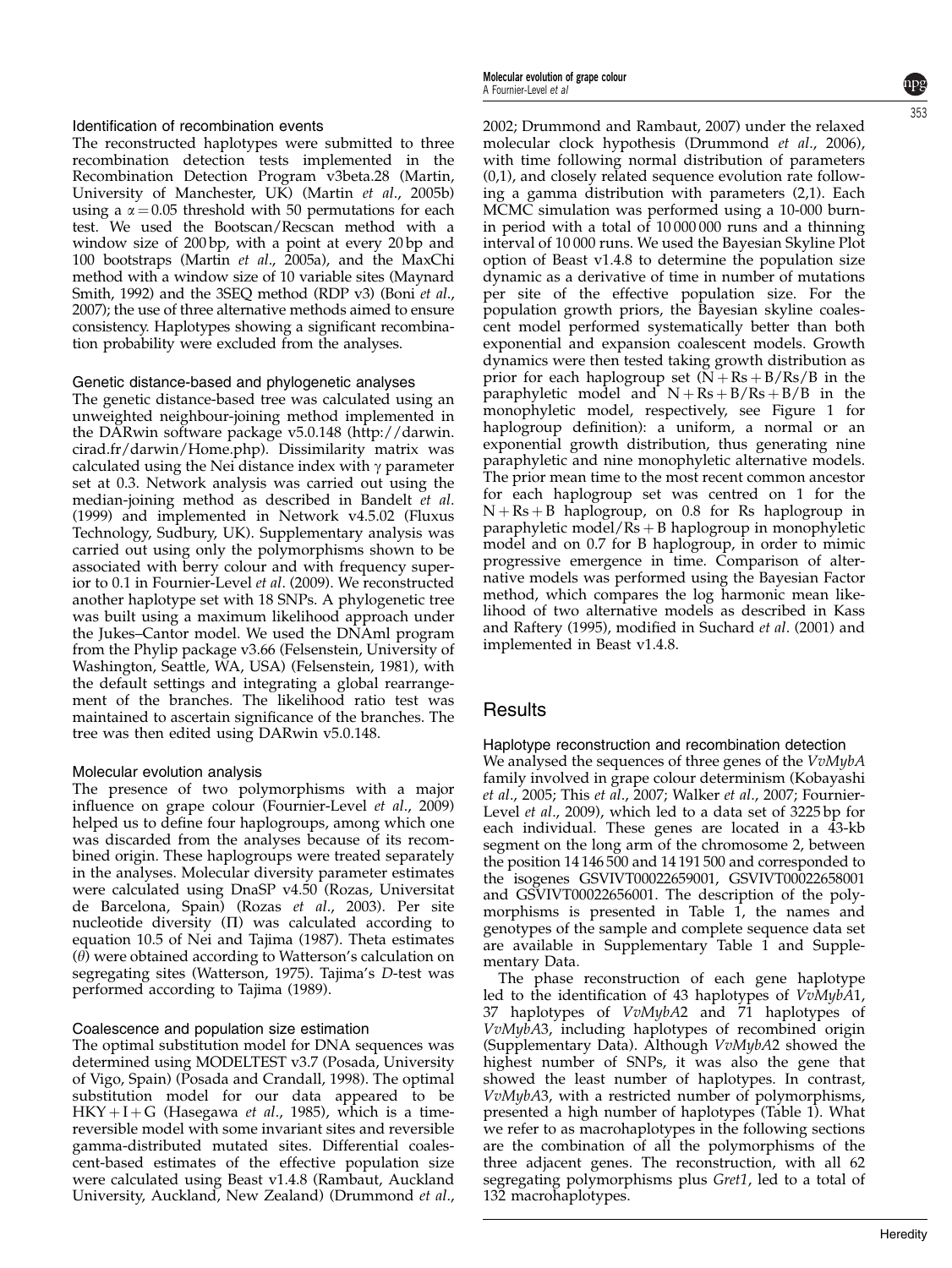<span id="page-3-0"></span>

Figure 1 Neighbour-joining tree for the Vitis vinifera ssp sativa sample and four Vitis sp as an outgroup performed on the three VvMybA genes using a neighbour-joining method as implemented in DARwin. Only the bootstraps superior to 50 are presented. The N haplogroup carried no G*ret1* but a functional G allele at K980 corresponding to the 'coloured' haplogroup, the Rs haplogroup carried no G*ret1* but a mutated T allele at K980 corresponding to an 'altered colour' haplogroup, the B haplogroup carried Gret1 and a mutated T allele at K980, corresponding to a 'white' haplogroup. The Rec haplogroup that carried Gret1 and the functional G at K980, corresponded to a low-frequency recombined 'white' haplogroup and was discarded.

| Table 1 Pattern of diversity and neutrality tests for the three VvMybA genes and the three haplogroups excluding the recombined haplotypes |  |  |  |
|--------------------------------------------------------------------------------------------------------------------------------------------|--|--|--|
|                                                                                                                                            |  |  |  |

|                       | VvMybA1<br>860 bp | VvMybA 2<br>1236 bp | VvMybA3<br>1159 bp | All genes<br>3225bp    | All genes with recombination |
|-----------------------|-------------------|---------------------|--------------------|------------------------|------------------------------|
| All groups            |                   |                     |                    |                        |                              |
| S                     | 16                | 27                  | 19                 | $62(63^a)$             | $62(63^a)$                   |
| Н                     | 36                | 35                  | 66                 | 116(117 <sup>a</sup> ) | 131 (132 <sup>a</sup> )      |
| $\pi$                 | 0.0039            | 0.0033              | 0.0027             | 0.0032                 | 0.0035                       |
| $\theta$              | 0.003             | 0.0036              | 0.0027             | 0.0031                 | 0.0031                       |
| $D_{\mathbf{Tajima}}$ | 0.75              | $-0.21$             | $-0.004$           | 0.12                   | 0.35                         |
| N haplogroup          |                   |                     |                    |                        |                              |
| S                     | 16                | 26                  | 19                 | 61                     |                              |
| Н                     | 22                | 27                  | 37                 | 48                     |                              |
| $\pi$                 | 0.0054            | 0.0056              | 0.0052             | 0.0054                 |                              |
| $\theta$              | 0.0041            | 0.0046              | 0.0036             | 0.0041                 |                              |
| $D_{\mathbf{Tajima}}$ | 0.96              | 0.69                | 1.34               | 1.04                   |                              |
| Rs haplogroup         |                   |                     |                    |                        |                              |
| S                     | 16                | 4                   | 19                 | 39                     |                              |
| H                     | 18                | 5                   | 26                 | 38                     |                              |
| $\pi$                 | 0.0057            | 0.00024             | 0.00285            | 0.0027                 |                              |
| $\theta$              | 0.0041            | 0.00072             | 0.00364            | 0.0027                 |                              |
| $D_{\mathbf{Tajima}}$ | 1.14              | $-1.49*$            | $-0.69$            | $-0.01$                |                              |
| B haplogroup          |                   |                     |                    |                        |                              |
| S                     | 14                | 5                   | 15                 | 34                     |                              |
| Н                     | 9                 | 7                   | 16                 | 33                     |                              |
| $\pi$                 | 0.00071           | 0.00038             | 0.00041            | 0.00048                |                              |
| $\theta$              | 0.0029            | 0.00072             | 0.0023             | 0.0019                 |                              |
| $D_{\mathbf{Tajima}}$ | $-1.95*$          | $-0.94$             | $-2.15**$          | $-2.17**$              |                              |

The transitions from the N to the Rs haplogroup in VvMybA1 and from the Rs to the B haplogroup in VvMybA2 show significant selection. S indicates number of segregating sites and H haplotype number,  $*P < 0.01$ ,  $*P > 0.001$ .  $a$ Data including the Gret1 retroelement.

354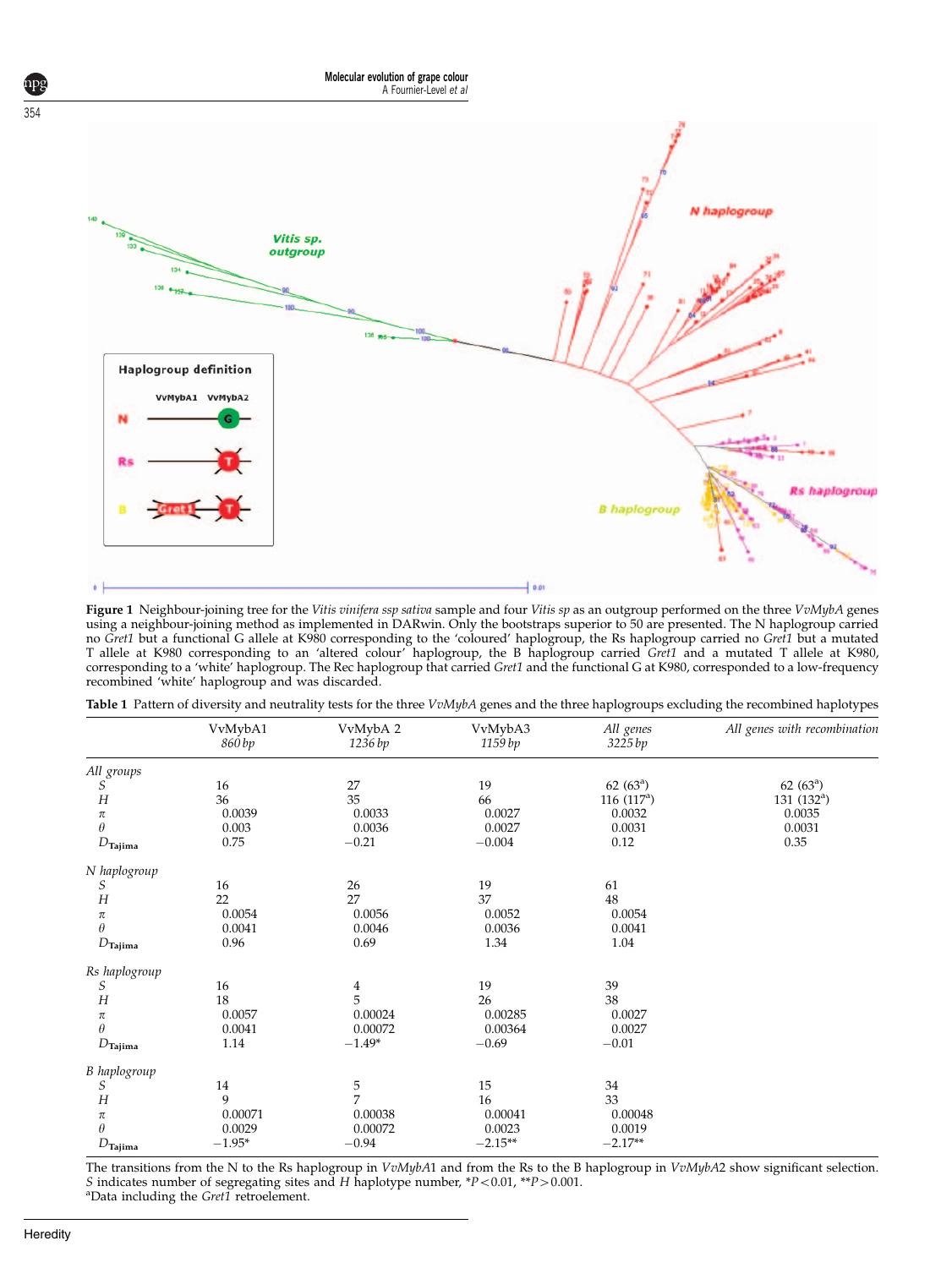<span id="page-4-0"></span>To avoid bias in the neighbour-joining calculation and coalescent inference, recombination detection was performed with high stringency on the global sets of macrohaplotypes; 31 recombination events were detected and 15 were considered significant (data not shown). Recombination is known to introduce an excess of long external branches that generated a long-branch attraction effect in the phylogenetic inference [\(Sanderson](#page-11-0) et al[., 2000\)](#page-11-0), which led to a loss of power in empirical selection tests [\(Tenaillon and Tiffin, 2008\)](#page-11-0) and to the loss of the molecular clock ([Schierup and Hein, 2000\)](#page-11-0). The 15 recombined macrohaplotypes were removed from the analyses as advocated in [Avise \(1994\),](#page-10-0) [Posada and](#page-11-0) [Crandall \(2002\)](#page-11-0) and [Gantenbein](#page-10-0) et al. (2005) because of misleading tree building algorithms.

#### Selection and diversification driven by the mutational events

Considering the two polymorphisms that have been shown to be functionally responsible for berry colour variation [\(Kobayashi](#page-11-0) et al., 2005; [Walker](#page-11-0) et al., 2007), namely Gret1 and K980, four macrohaplotype clusters or 'haplogroups' were defined by the presence or absence of the Gret1 retroelement in the VvMybA1 promoter, and by the presence of a functional G allele or a mutated T allele at the SNP K980 in the VvMybA2 coding sequence (see [Figure 1](#page-3-0) for haplogroup description). Almost all the macrohaplotypes carrying the Gret1 insertion and a functional G allele at K980 (12 of 15) were identified as recombined and had been already removed. The three remaining macrohaplotypes, derived from recombined macrohaplotype by a single mutation, were thus removed from the analyses. This haplogroup had a frequency of 0.05 in the entire sample and is referred as Rec in Supplementary Data.

We observed a progressive reduction of diversity in the number of segregating SNP (S) and the number of macrohaplotypes  $(H)$ , diversity  $(\Pi)$  and polymorphism  $(\theta)$  during the transition from the N to the B haplogroup ([Table 1\)](#page-3-0). Both N and Rs haplogroups showed quite similar  $\Pi$  and  $\theta$  values, whereas the B haplogroup showed a  $\Pi$  value four times lower than  $\theta$  [\(Table 1\)](#page-3-0). Considering the genes independently,  $VvMybA1$ appeared more polymorphic in the N and Rs haplogroups than in the  $B$  haplogroup, and  $VvMybA2$ appeared more polymorphic in the  $\tilde{N}$  haplogroup than in the Rs and B haplogroups. *VvMybA3* appeared very variable, given that 19 segregating SNPs allowed us to reconstruct 71 haplotypes, which showed independent neutral mutations. Tajima's D-tests were significant in the B haplogroup for *VvMybA1*, *VvMybA3* and the combined genes, and in the Rs haplogroup for  $VvMybA2$ genes [\(Table 1](#page-3-0)). This showed a deviation from neutrality within the Rs and the B haplogroups. Considering now the genotype combination, only nine varieties appeared homozygous for N haplotypes and one for the Rs haplotypes, while in the same time 34 coloured varieties are combination of either N or Rs haplotype with a B haplotype. Among the white varieties, 19 appeared homozygous for haplotype 51.

#### The white allele arose progressively through mutation of K980 followed by insertion of Gret1

We refereed to four Asian genotypes of the genus Vitis as an outgroup ([Figure 1\)](#page-3-0). We clearly observed, with good bootstrap support, that the N haplogroup is the ancestral

| Haplotype                                                                      | Vassal<br>accession<br>number                | Name                                                      | Origin                                   | Ancestry                                                                                     | Age<br>estimate                              | Use                            | Genetic<br>pool              |
|--------------------------------------------------------------------------------|----------------------------------------------|-----------------------------------------------------------|------------------------------------------|----------------------------------------------------------------------------------------------|----------------------------------------------|--------------------------------|------------------------------|
| Ancestral haplotype (60)<br>Reference N haplotype<br>(11, 16, 17, 23, and 130) | 1269Mtp1<br>129Mtp12                         | Corvina vincentina<br>Chatus                              | Italy<br>France/Italy                    | $\overline{\mathcal{E}}$<br>Pinot x?                                                         | Old<br>Medium/old                            | Wine<br>Wine                   | West<br>West                 |
|                                                                                | 159Mtp12<br>154Mtp1<br>1991Mtp1              | Durif<br>Joubertin<br>Meunier court maillé                | France<br>France<br>France               | Syrah x Peloursin<br>Persan x Peloursin<br>Pinot x?                                          | 1880<br>1835<br>Clonal event                 | Wine<br>Wine<br>Wine           | West<br>West<br>West         |
|                                                                                | 487Mtp1                                      | Petit Bouschet x<br>Aramon $no°4$                         | France<br>(Languedoc)                    | Petit Bouschet x<br>Morrastel                                                                | Recent                                       | Wine                           | West                         |
|                                                                                | 1216Mtp1                                     | Mancin                                                    | France<br>(aquitaine)                    | ?                                                                                            | Medium/old                                   | Wine                           | West                         |
| Last N haplotype<br>(39, 57, 59)                                               | 2131Mtp1                                     | Malvarisco                                                | Portugal                                 | Tinto cao 1488 x<br>Alfrocheiro preto 50                                                     | Medium                                       | Wine                           | West                         |
|                                                                                | 1529Mtp1<br>18Mtp17                          | Tinta Madeira<br>Carignan                                 | Portugal<br>Spain                        | ?<br>$\overline{\cdot}$                                                                      | Medium/old<br>Old                            | Wine<br>Wine                   | West<br>East                 |
| First Rs haplotype<br>(4, 5, 8)                                                | 1595Mtp3<br>1575Mtp1<br>2812Mtp1<br>1944Mtp1 | Hans Rot<br>Heunisch rot<br>Jardovany Fekete<br>Kincsem   | Germany<br>Austria<br>Hungary<br>Hungary | Velteliner rouge 284 x ?<br>Gouais $x$ ?<br>Furmint $x$ ?<br>Mathiasz Janosne x<br>Kövidinka | Medium<br>Medium<br>Medium<br>1917           | Wine<br>Wine<br>Wine<br>Mixed  | West<br>West<br>West<br>East |
| Last Rs haplotype<br>(44)                                                      | 2608Mtp1<br>1575Mtp1<br>2567Mtp1<br>1235Mtp1 | Chenin rose<br>Heunisch rot<br>Örökké piros<br>Vernaccina | France<br>Austria<br>Hungary<br>Italy?   | Mutation of Chenin<br>Gouais x ?<br>Mathiasz Janosne x ?<br>$\overline{\phantom{a}}$         | Clonal event<br>Medium<br>Very recent<br>Old | Wine<br>Wine<br>Table<br>Mixed | West<br>West<br>East<br>East |

Table 2 Name, origin and use of the cultivars carrying the probable transitional haplotypes of the N and Rs haplogroups

Haplotype numbers in parentheses refer to the network analysis. ?, unknown parentage.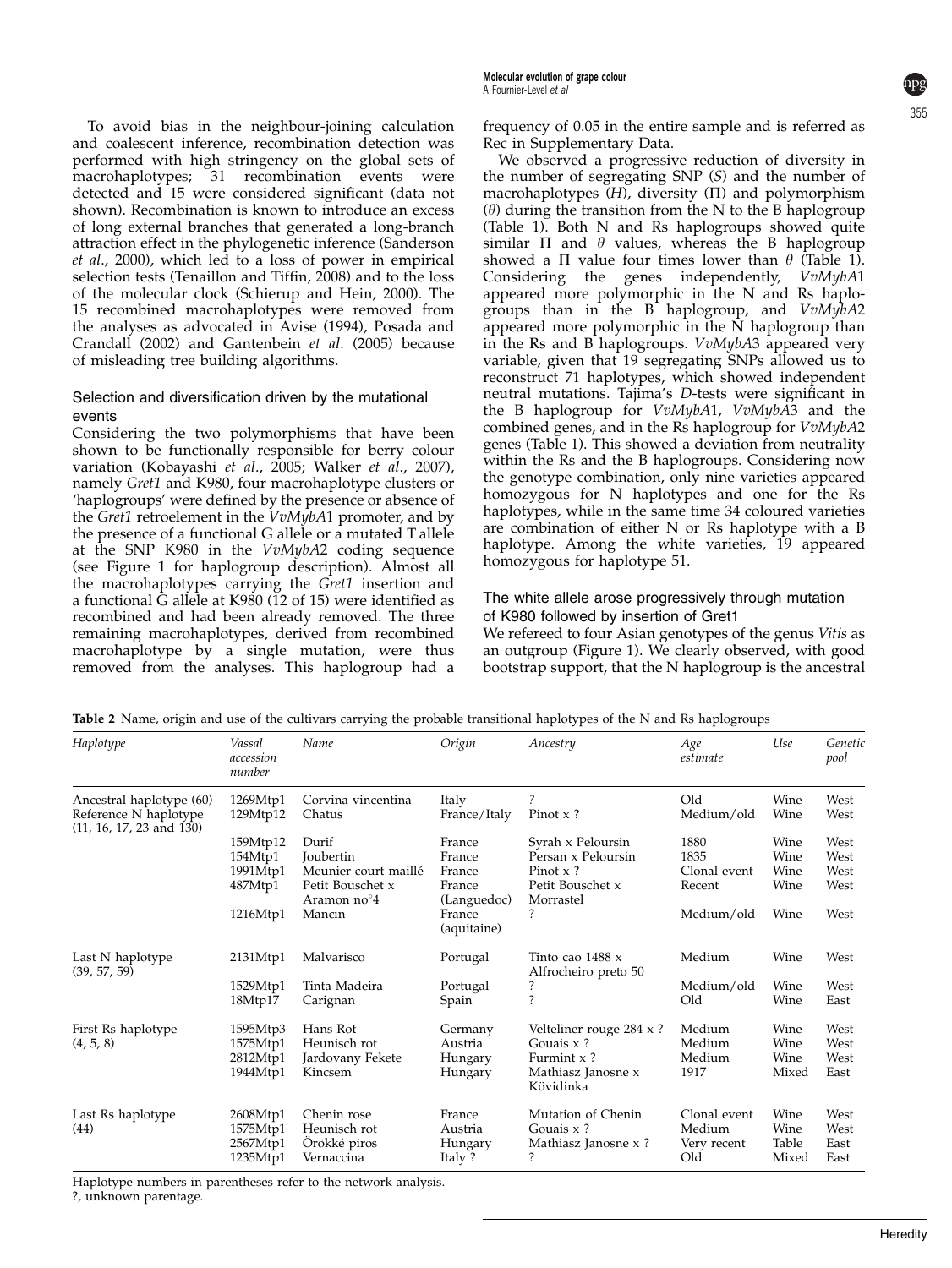haplogroup and that neither the Gret1 retrotransposon nor K980 were found in the four accessions of Vitis sp. investigated. Macrohaplotype 60, found in cultivar 'Corvina vicentina' [\(Table 2\)](#page-4-0), had the smallest genetic distance to the outgroup haplotypes. This macrohaplotype may represent the most ancestral form of VvMybA combination present in our sample. Owing to weak bootstrap support, the neighbour-joining tree provides only limited information about the actual topology within the Vitis vinifera haplogroups, but nonetheless justifies the coherence of haplogroup distinction.

To show all the connections likely to have occurred between the macrohaplotypes, a network was constructed with 63 informative sites ([Figure 2](#page-6-0)). The network showed 395 potential mutation steps and 86 mutations for the shortest tree, enlightening homoplasy or time reversibility. In this network, the  $\overline{N}$ , Rs and  $\overline{B}$ haplogroups clustered easily. The network analysis showed no likely direct connection between the N and B haplogroups. The most frequent macrohaplotype within haplogroup  $N(41)$  only had a frequency of 0.06, the most frequent macrohaplotype within haplogroup Rs (44) had a frequency of 0.1, and the most frequent macrohaplotype within the B haplogroup (51) had a higher frequency of 0.51. Interestingly, the most frequent macrohaplotypes of both the Rs and B haplogroups were placed within the torso section of the network, whereas most of the frequent macrohaplotypes in the N haplogroup were displayed on external branches. Mean pairwise distances were greater in the N haplogroup compared with the Rs and B haplogroups ([Figure 2\)](#page-6-0). The star-like diversification pattern around macrohaplotypes 11, 16, 17, 23 and 130 of the N haplogroup, close to ancestral macrohaplotype 60 and found in old cultivars ([Table 2](#page-4-0)), tend to favour these sequences as being the closest to the initially domesticated gene pool.

All coloured table grape genotypes except two appeared to carry at least one allele from the Rs haplogroup ( $\chi^2$  = 1.0, P < 0.001). The two most frequent macrohaplotypes of each of the haplogroups Rs and B differed only by the presence or absence of the Gret1 retroelement in the VvMybA1 promoter, macrohaplotype 44 thus being the most likely background for the insertion.

We calculated a supplementary phylogenetic tree (Supplementary Figure 1) with only polymorphisms with frequency  $>0.1$  but including the recombined haplotypes and the Rec haplogroup. It demonstrated that the Rec haplogroup has no consistency and is branched at three different nodes of the tree. Furthermore, none of the macrohaplotypes of the Rec haplogroup is connected at the interface between either the N and Rs haplogroups or the Rs and B haplogroups. Finally, integrating the Rec haplogroup in the reduced analysis did not change the topology presented in this study. Moreover, the sequencing of the 3'-LTR/insertion part of Gret1 showed no variation (data not shown), supporting the hypothesis of a single insertion event that occurred in the B haplogroup. Two other likely paths of the network could alternatively result from Gret1 excision, as observed by [Lijavetzky](#page-11-0) et al. (2006).

Population size dynamics following mutational events To infer the effective size changes at the VvMybA locus, a coalescent-based approach was used to test the likelihood of different population growth dynamics under various hypotheses. We compared different scenarios to find which of them showed the greatest likelihood of emergence of the B haplogroup from the Rs haplogroup (monophyletic model). This was compared with the scenarios of the independent emergence of both two haplogroups from an  $N + Rs + B$  ancestral background (paraphyletic model) ([Figure 3](#page-7-0) and see the Materials and

methods section for scenarios description). For coalescent population size dynamics, the best results were obtained by considering initial growth as exponential, successively followed by uniform growth and another exponential growth phase, both for the paraphyletic  $(H_0)$  and for the monophyletic model  $(H_1)$ . The optimal two alternative models showed a Bayesian factor of 7.1 in favour of the monophyletic model ([Figure 3\)](#page-7-0), representing 'positive' support for the monophyletic scenario according to the interpretation of [Kass](#page-11-0) [and Raftery \(1995\)](#page-11-0). Alternatively, a monophyletic model with a later emergence of the Rs haplogroup (instead of the B) was tested and performed worst (data not shown). We then applied the Bayesian Skyline analysis to follow the demographic evolution of the whole sample that would reflect how the two successive selective sweeps undergone by the *VvMybAs* gene cluster could affect local mutational dynamics [\(Figure 4](#page-8-0)). The output of the Bayesian Skyline clearly showed two exponential growth sequences, an old one of medium intensity and a recent very strong one. Replacing the population size change in the mutational history of the VvMybAs gene cluster, the ancestral population was shown to have undergone an initial exponential growth phase. This was followed by a stabilization of the population size, implying that K980 led to no change in population size and finally a strong exponential growth following the insertion of Gret1, suggesting this late event has had a key role in grape diffusion.

# Discussion

## Sampling haplotypes from a core collection

Instead of taking each cultivar, a diploid genotype, as the unit of the work, a haplotype-based approach was conducted as performed successfully in human ([Tishkoff](#page-11-0) et al[., 2007\)](#page-11-0) and plant evolutionary studies ([de Alencar](#page-10-0) [Figueiredo](#page-10-0) et al., 2008). This was done to overcome the difficulty of interpreting migration and hybridization phenomena linked to an ancient and widespread diffusion of grapevines. Several methods of haplotype reconstruction were developed, among which the partition-ligation-expectation-maximization method (Qin et al[., 2002\)](#page-11-0) appears very robust and provides stable results, although it has heavy computing requirements (see for review [Niu, 2004\)](#page-11-0). Owing to the initial pattern of genotypic diversity, with a great number of genotypes presenting the most common B macrohaplotype, the algorithm could easily converge within a short burn-in period (500 samplings), making the haplotype reconstruction consistent.

As shown by the network analysis ([Figure 2](#page-6-0)), we observed few extremely frequent macrohaplotypes but many infrequent to singleton macrohaplotypes. This feature can be explained because samples were taken from a core collection, designed on morphological traits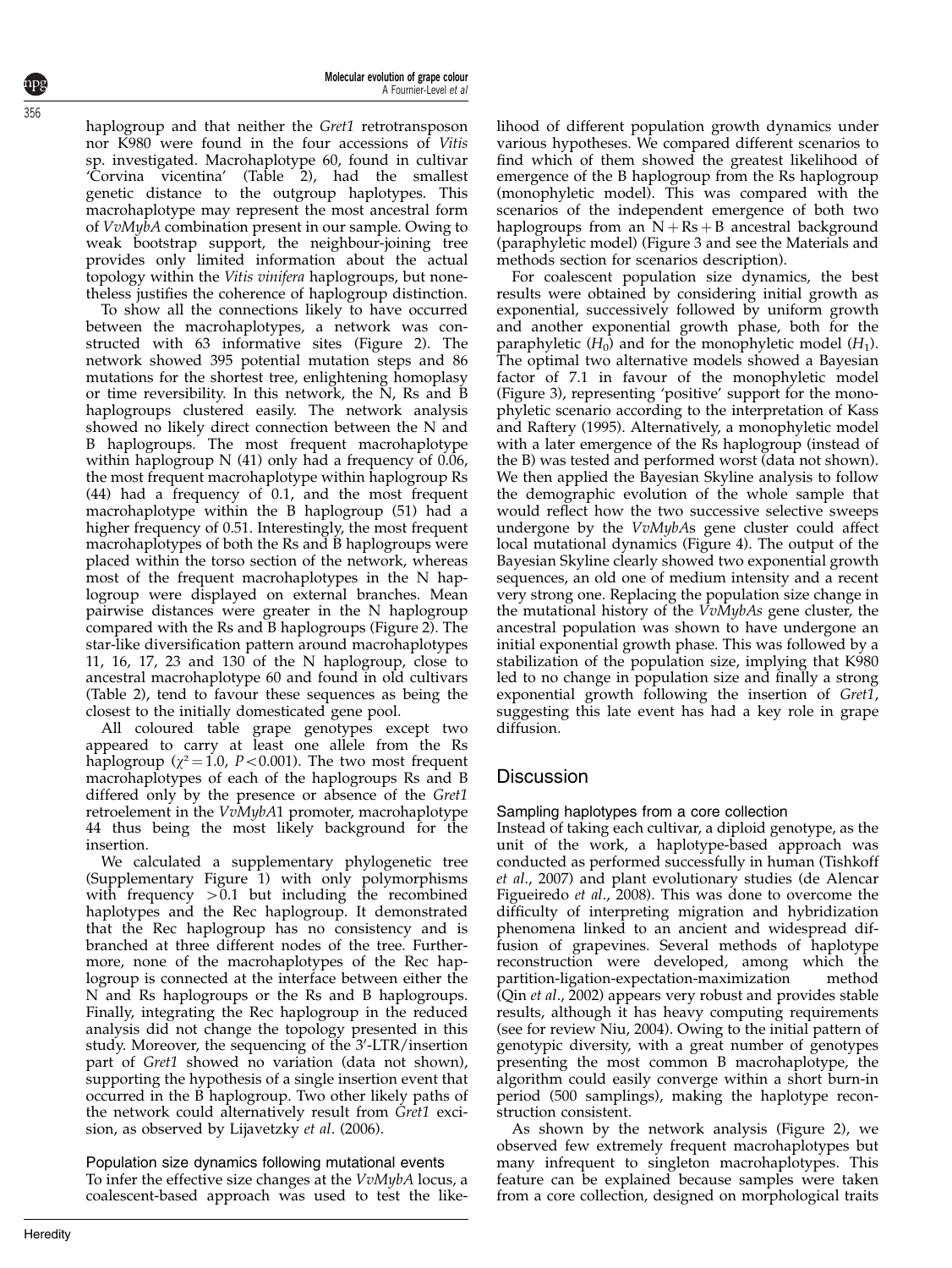<span id="page-6-0"></span>

Figure 2 Network analysis carried out on 63 polymorphic sites in three VvMybA genes using the median-joining method ([Bandelt](#page-10-0) *et al.,* 1999). The network shows all likely connections between the N, Rs and B haplogroups. The bold branches correspond to the torso of the network, the black dots correspond to a mutational step and coloured dots correspond to haplotypes, with size proportional to their frequency.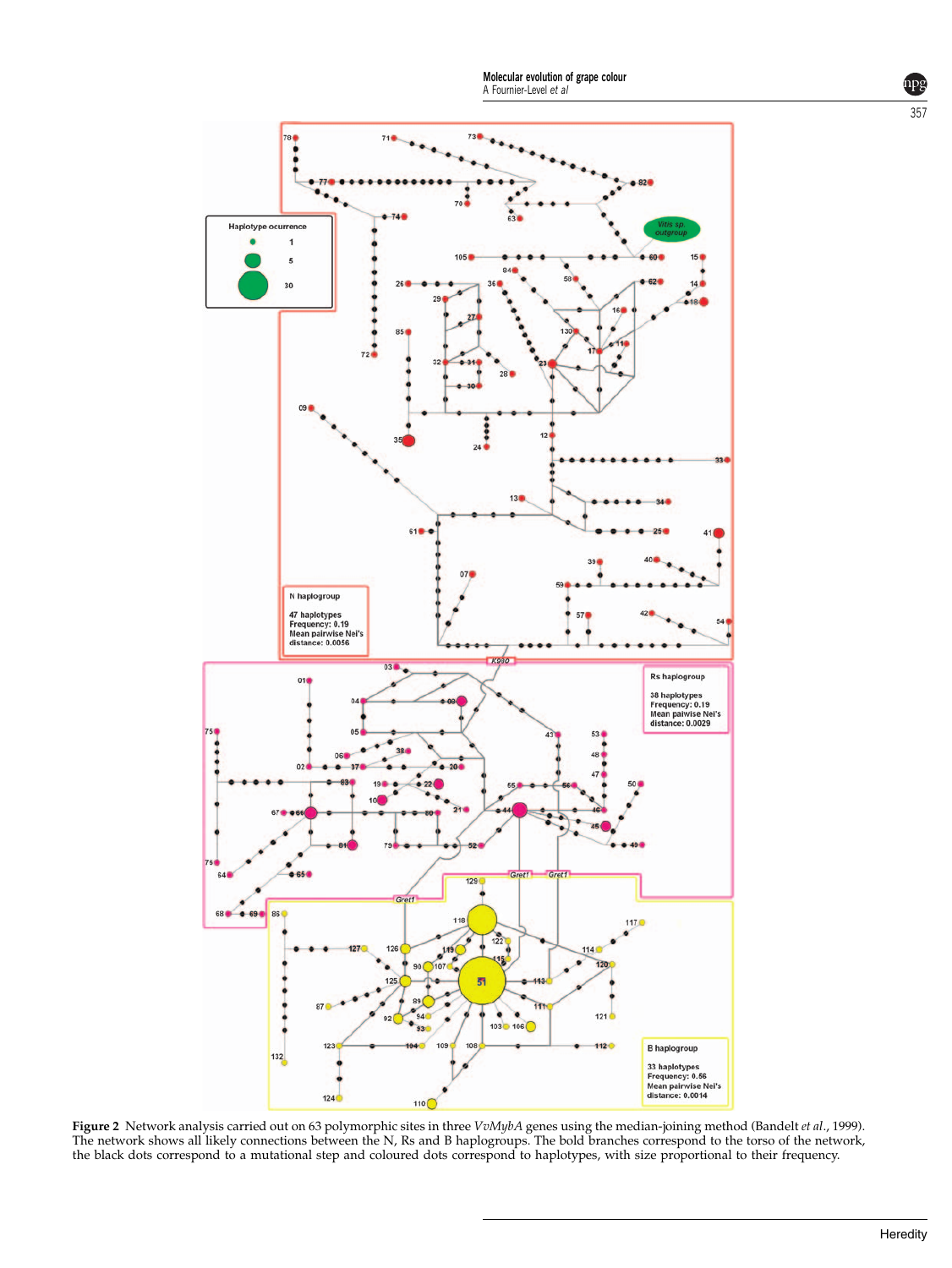<span id="page-7-0"></span>

Figure 3 Alternative scenarios for coalescent population growth analysis performed using Beast v1.4.8. ESS indicates effective sample size of the MCMC output, considered satisfying in a genealogy sampling when superior to 200 ([Kuhner, 2009\)](#page-11-0);  $t_{\text{mrca}}$ , time to the most recent common ancestor expressed in number of mutations per site since present time. Log is harmonic mean likelihood is calculated as in [Drummond](#page-10-0) et al. [\(2006\)](#page-10-0), Bayes Factor is calculated as in [Kass and Raftery \(1995\)](#page-11-0) with modification from [Suchard](#page-11-0) *et al.* (2001) and tends to favour the monophyletic model.

by M-maximization method ([Schoen and Brown, 1993](#page-11-0)). This method involves sampling the maximum variability and limiting the overall redundancy; it thus biases the homothetic allele frequency representation between the grape natural diversity present at INRA Domaine de Vassal repository and the resulting core collection sample. Nonetheless, a core collection sample is beneficial for coalescent inference because it favours rare intermediary alleles and limits the overrepresentation of common ones, leading to a balanced phylogeny. This research strategy is thus suitable for studying phylogenetics and evolution in any species, where a core collection has been designed and where genotypic state is not very informative, such as in any highly hybridized plant with a long biological cycle. Furthermore, although the Domaine de Vassal collection of grape genetic resources is the largest in existence, numerous accessions consist of cultivars from traditional European wine growing countries such as Italy, Spain, Hungary, France and Portugal. This explains why the intermediary rare alleles in our sample are mainly found to originate from these regions.

## Genetic diversity based on nuclear DNA sequence

The evolution of nuclear genes determining a quantitative trait in a vegetatively propagated crop is not only affected by germinal and somatic punctual mutation but also mixed by recombination and hybridization. The small number of generations and vegetative propagation imply limited recombination and have helped to maintain extensive linkage disequilibrium (LD; [Barnaud](#page-10-0) et al., [2006\)](#page-10-0), especially in the context of loci linked within a 43-kb region ([Fournier-Level](#page-10-0) et al., 2009). Nonetheless, [Schierup and Hein \(2000\)](#page-11-0) showed that recombination led to overestimation of the length of internal branches, regardless of its intensity, conflicting with the hypothesis of constant evolutionary rate along the coalescent phylogeny ([Hudson, 1983](#page-10-0)). Taking as a prior the neutral

358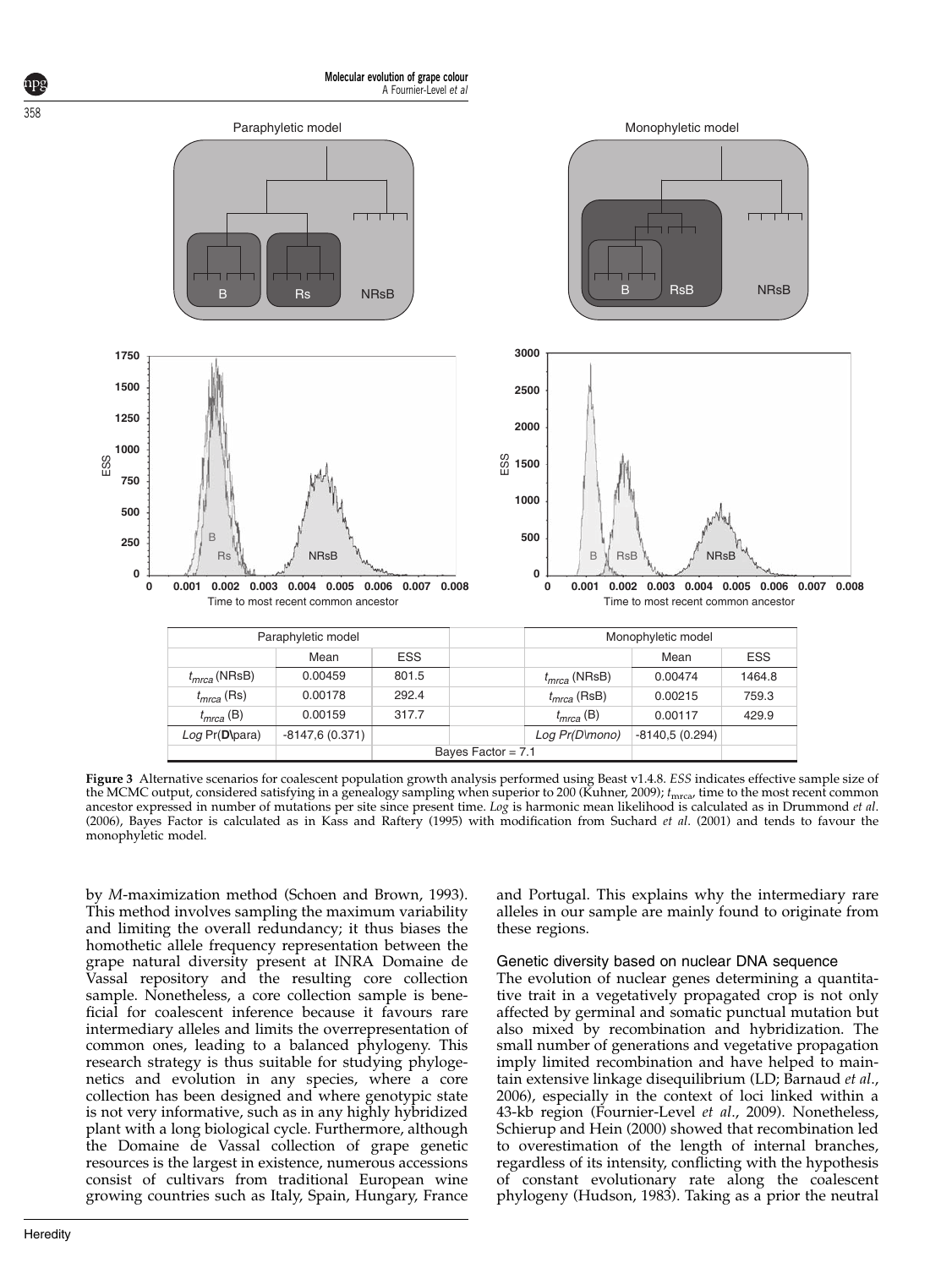<span id="page-8-0"></span>

Figure 4 Effective population size evolution during the coalescent history of the VvMybA locus as inferred by the Bayesian Skyline method. The black line indicates the median of the simulation and grey lines indicate the standard deviation. The best fitting model shows initial exponential growth followed by uniform and new stronger exponential growth. Time is expressed backwards in number of mutations per site from the present time. Ages of the K980 mutation and  $Gret1$  insertion  $\pm$  s.d. are indicated as vertical bars.

evolution model for DNA sequence mutation with limited recombination and under the molecular clock hypothesis ([Kimura, 1983\)](#page-11-0), the evolutionary history of the genes through the appearance of SNP mutations was followed. In this case, using the relaxed molecular clock model ([Drummond and Rambaut, 2007\)](#page-10-0), and supposing an equal number of non-detected recombinations within each haplogroup, the Bayesian Skyline reconstruction allowed a comparison between relative haplogroup dynamics.

The high diversity of grapes is hardly coherent with the reduced number of generations since domestication, believed to be below 100 (J-M Boursiquot, personal communication). However, grape, as the major and oldest fruit crop, has a huge population size planted over multiple locations, compared with low-numbered and isolated wild relatives. Consequently, cultivated grapes have to be seen as a complex meta-population with big effective population size and generation overlap that can easily lead to fast evolution rates. Another origin of such high DNA polymorphism is either hybridization with wild relatives which just recently started to be investigated ([Di Vecchi-Staraz](#page-10-0) et al., 2009) or the somatic mutations induced by massive vegetative propagation through cuttings. Since domestication, cultivated grape as evolved in sympatry with its wild relative, Vitis vinifera L. subsp. silvestris, and hybridization phenomenon is likely to have occurred. An extended genetic diversity survey of wild grapes would provide precious information [\(Lacombe](#page-11-0) et al., 2003), allowing to estimate the gene flow between wild and cultivated grapes, such analysis is been now undertaken. Nonetheless, the phylloxera crisis at the end of the nineteenth century led to a drastic reduction in population size [\(Levadoux,](#page-11-0) [1956](#page-11-0)) and the capture of genetic diversity realized nowadays may not reflect the diversity present in the ancestral gene pool.

Somatic mutation could have also contributed to shaping diversity [\(Antolin and Strobeck, 1985;](#page-10-0) [Moncada](#page-11-0) et al[., 2006](#page-11-0)). An illustration of this phenomenon is the large clonal diversity of grape varieties, relative to their age and diffusion (43 distinct clones of Pinot Noir and 26 of Cabernet-franc certified in France; [ENTAV-ITV, 2007\)](#page-10-0). Furthermore, most of the antique cultivars have a complete series of coloured mutants such as Pinot or Grenache noir, gris and blanc. The determinants of such variation corresponding to major genomic re-arrange-ments, such as Gret1 instability ([Lijavetzky](#page-11-0) et al., 2006; [Walker](#page-11-0) et al., 2007), and possibly maintained in chimeric states [\(Hocquigny](#page-10-0) et al., 2004) have not been investigated in this study. Multiple Gret1 insertion/excision or recombination events may explain the contrasting pattern of selection in the Rs haplogroup. The purpose of this study was rather to identify the founder mutational events that have lead to present-day diversity and focus on sexually inherited genetic diversity.

#### Selection for white allele and reduction of anthocyanin content

Both the K980 mutation and the Gret1 insertion significantly led to positive selection or generated a founder effect of the mutant allele during grapevine evolution ( $D_{\text{Tajima}} < -1$ ; [Table 1](#page-3-0)). Considering the three genes separately, the results for *VvMybA1* and *VvMybA2*, demonstrated as functional [\(Kobayashi](#page-11-0) et al., 2002; [Walker](#page-11-0) et al., 2007), showed a reduced level of haplotypic diversity compared with *VvMybA3*, which was reported as truncated and putatively non-functional [\(Walker](#page-11-0) et al., [2007](#page-11-0)). This last gene may interact with the other two expressed VvMybAs, but only VvMybA1 and VvMybA2 are submitted to a functional constraint. This may illustrate the pseudogenization phenomenon of certain duplicated isogenes ([Moore and Purugganan, 2005\)](#page-11-0).

The N clade showed a  $D_{\text{Tajima}}$  around 1 and a mean pairwise genetic distance superior to what was found in the B clade, resulting in a pattern of structured diversity, coherent with an older origin and continuous selective

**Heredity** 

359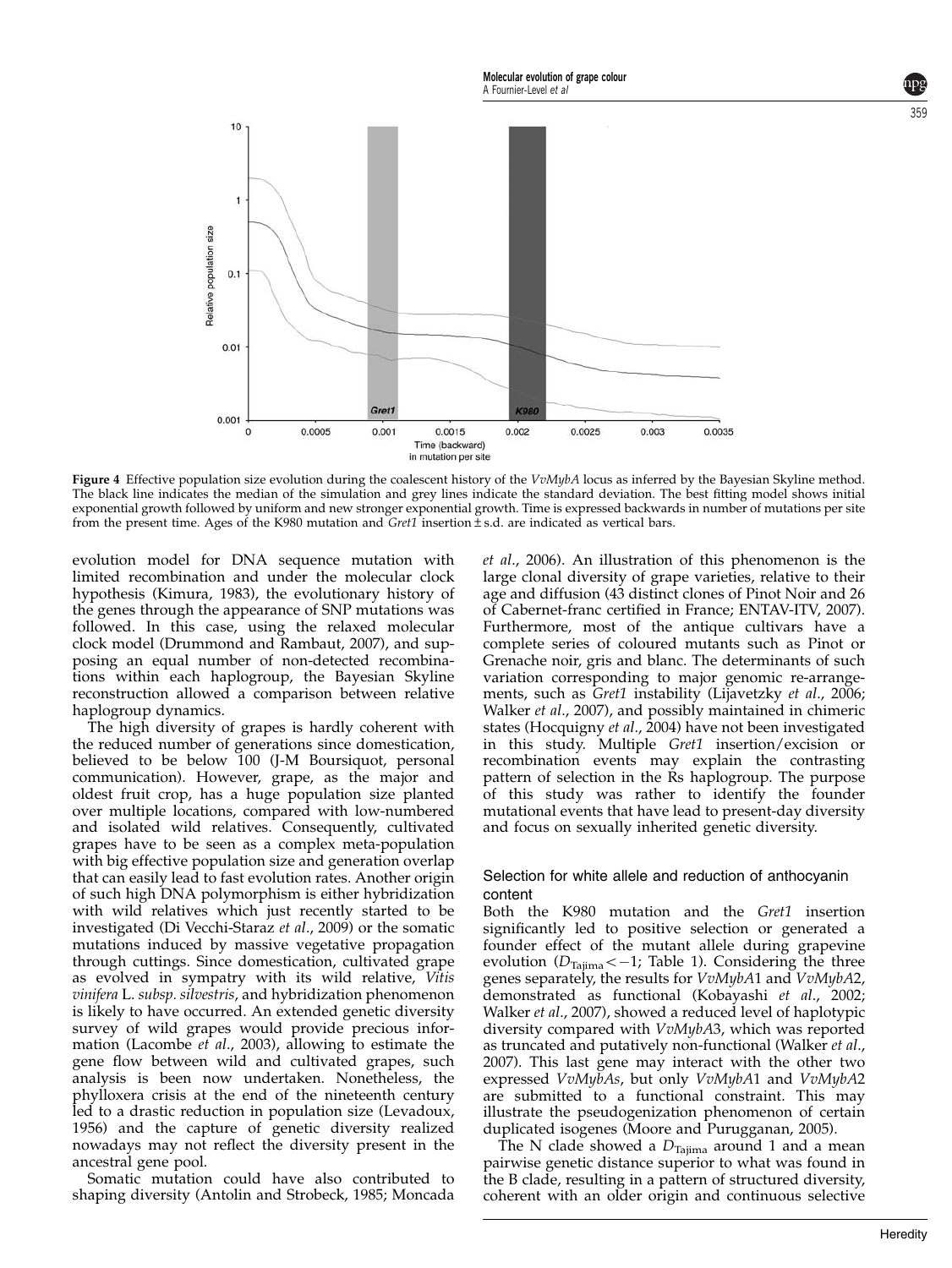constraint for functionality ([Figure 2](#page-6-0)). The B clade showed a pattern of polymorphism that agrees with a recent selective sweep and/or strong exponential growth. We concluded that the N haplogroup appeared under balanced selection ( $D_{\text{Tajima}} = 1$ ) contrasting with the B haplogroup appearing highly selected or having undergone exponential growth ( $D_{\text{Tajima}} < -1$ ). The Rs haplogroup showed a contrasted pattern of diversity with balanced frequency polymorphisms.

Starting from a highly coloured wild ancestor, the VvMybAs gene cluster showed progressive emergence of a non-functional allele following the selection of reduced efficiency alleles. The issue of knowing whether the observed diversity reduction at a single locus is due to a founder effect or due to a targeted selective sweep is challenging, as both phenomena result in the same pattern locally. Nonetheless, as the selective sweeps concerned one or two haplogroups out of three within the same population, we may conclude that we effectively detected positive selection followed by the rapid increase in frequency of the selected haplotypes. Furthermore, it is not clear whether an extensive marking along chromosome 2 alone would allow us to distinguish between demography and selection phenomena, owing to the extensive pattern of LD ([Barnaud](#page-10-0) et al., 2006).

At the genotype level, the crop evolution has favoured an excess of heterozygous genotypes  $(N/B)$ , with the combination of functional and highly constrained N alleles and the emergence of non-functional alleles that diffused extremely rapidly. Almost all the common black varieties (Pinot, Merlot, Syrah, etc.) are heterozygous at the *VvMybAs* loci and postdate the emergence of the white alleles, revealing a putatively advantageous cryptic presence in most black grape varieties. On the whole data set, the nine genotypes homozygous for N macrohaplotypes corresponded to highly coloured wine varieties ([Fournier-Level](#page-10-0) et al., 2009). These two features are reminders that anthocyanin pigment is deleterious at high concentration and that its synthesis also has a huge metabolic cost (Dixon et al[., 2001](#page-10-0)).

## Demography and dynamics of the diversity at the grape colour loci

Although the differences in diversity dynamics between N and B haplogroups are easily detected ([Figure 2](#page-6-0) and [Table 1](#page-3-0)), the case of grape is particularly complex because of our poor understanding of its molecular evolution (mutation rate and effective population size), while good records of its history are available. As a domesticated crop, grapevine underwent various diffusion events, starting with the domestication itself, and continuing with expansion to new regions and new breeding practices. The radiation pattern around the macrohaplotypes 11, 16, 17, 23 and 130 [\(Figure 2\)](#page-6-0) and the initial exponential growth [\(Figure 4\)](#page-8-0) reflected the fast expansion of grape. Again the star-like pattern around macrohaplotype 51, the most likely founder of the B haplogroup, reflected a later exponential expansion. Given the low pairwise distance between macrohaplotypes of the B clade, the Gret1 insertion is believed to have only occurred recently, from macrohaplotype 44 of the Rs haplogroup. This recent and extremely rapid diffusion of the white grape is coherent with a late spread of viticulture after the decline of the Roman Empire [\(Schenk, 1992](#page-11-0)). Nonetheless, we tested models of an independent emergence of K980 and Gret1 and these alternative coalescent models performed systematically worse. Given the low frequency and the inconsistency of the Rec haplogroup (mean pairwise Nei's distance of 0.0113), the hypothesis of independent emergence of Gret1 outside the B haplogroup is not the most likely.

Although the Gret1 insertion has been considered as the main factor determining grape colour ([Kobayashi](#page-11-0) et al[., 2005;](#page-11-0) This et al[., 2007\)](#page-11-0), the K980 mutation of VvMybA2 appears very relevant in the VvMybA diversification process. This mutation corresponded to a diversification node and both the significance of the Tajima tests for  $VvMybA2$  in the Rs haplogroup and the significantly specific presence of Rs macrohaplotypes in nearly all coloured table grapes  $(\chi^2 = 1.0, P < 0.001)$ highlight the important distinction between the N and Rs haplogroups. Although it was not followed by a drastic change in effective population size, the K980 mutation led to a significant founder effect (decreased VvMybA2 diversity in the Rs haplogroup, [Figure 4](#page-8-0) and [Table 1](#page-3-0)).

Domestication is likely to be a protracted process ([Tanno and Willcox, 2006](#page-11-0); [Fuller, 2007; Allaby](#page-10-0) et al., 2008) that occurred in multiple locations ([Molina-Cano](#page-11-0) et al., [2005;](#page-11-0) Ozkan et al[., 2005](#page-11-0)). This process of domestication can be seen as a gradual succession of selection steps leading to the 'elite' crop cultivated nowadays. Grapes, a perennial plant maintained through vegetative propagation, apparently kept the fingerprint of these past steps. Finally, the two mutations under study appeared to have only occurred in the last third of the past history of cultivated grape ([Figure 4](#page-8-0)). The origin and precise date of appearance of the key colour mutations will hardly be assessed through molecular genetics and may also have appeared in the wild compartment. Nonetheless, its selection and fast diffusion concerned the cultivated compartment and greatly contributed to shape the berry colour diversity.

## Geographical origin and use, an interpretation of mutated gene emergence

Grape (Vitis vinifera subsp. sativa) is an outcrossing, vegetatively propagated, perennial crop (Sefc [et al](#page-11-0)., [2000;](#page-11-0) [Aradhya](#page-10-0) et al., 2003). These features imply interleaved generations, allowing for a highly overlapping parent–offspring relationship. Old cultivars multiplied vegetatively for many years coexist and hybridize with brand new breeds obtained from genetically distant parents. Nonetheless, we tried to link the conclusion drawn at the macrohaplotype scale with knowledge at the grape genotype scale. We correlated the pattern of genetic diversity with the traditional structure of grape agro-morphological diversity, most common use (wine vs table; [Levadoux, 1956](#page-11-0)), geographic origin and structure assignation to Eastern or Western populations [\(Le Cunff](#page-11-0) et al., 2008).

The presence of the N macrohaplotypes forming a radial pattern (macrohaplotypes 11, 16, 17, 23 and 130, [Figures 1 and 2](#page-3-0)) in old wine type cultivars and their closeness to the Vitis sp. outgroup reinforced the hypothesis of an ancestral origin of the N haplogroup. In our sample, most of the grapes carrying either of the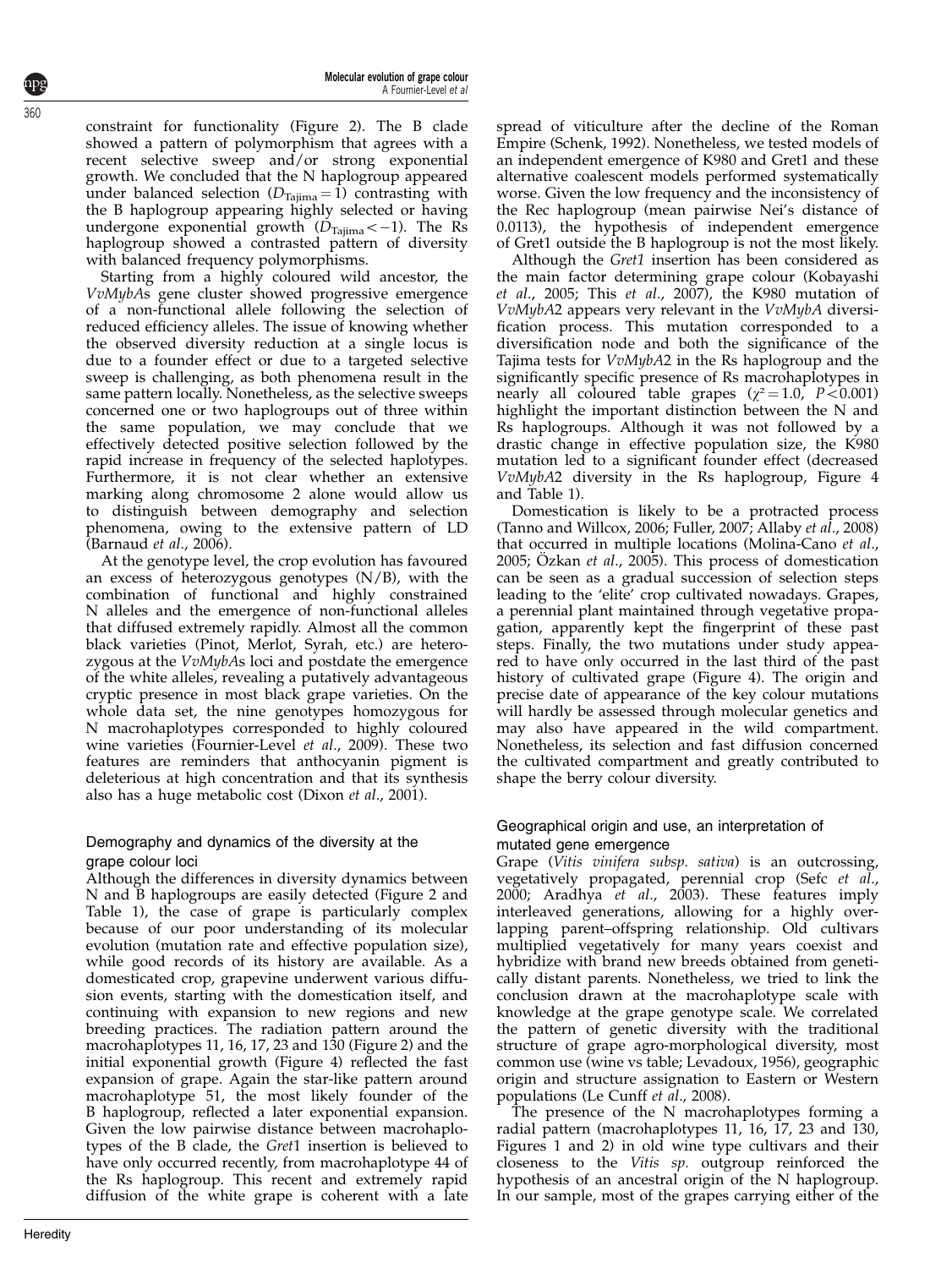<span id="page-10-0"></span>last N macrohaplotypes appeared to come from the Iberian Peninsula, suggesting that Spanish and Portuguese grapes have kept the fingerprint of the transition from the  $\bar{N}$  to the Rs haplogroup. This observation may either be due to an isolation of these varieties in a region considered as a refuge zone (Olalde et al[., 2002](#page-11-0)), with limited gene flow from the East, or due to hybridization with non-domesticated endemic Vitis vinifera L. subsp. silvestris (Arroyo-Garcia et al., 2006). Furthermore, the Rs macrohaplotypes closer to the N haplogroup were essentially found in Central European genotypes, emphasized as the geographical source of different colour variation. Contrary to the coloured wine grapes, which appeared to randomly carry either  $N$  or Rs macrohaplotypes, the near systematic presence of Rs macrohaplotypes in all coloured table grapes supported the hypothesis of a more recent and eastern breed of the table cultivars, compared with the wine cultivars. Interestingly, these findings tend to favour the hypothesis that the western grapes have conserved the ancestral macrohaplotypes, whereas the eastern grapes are the result of continuous and intensive breeding practices that have led to the loss of antique diversity, even that endemic to these regions [\(Levadoux, 1956\)](#page-11-0). This evidence favours the correlation between lower selective pressure for the wine uses in the western region and an increased selection for table use in the eastern region (Arroyo-Garcia et al., 2006; [Le Cunff](#page-11-0) et al., 2008). Furthermore, selection process for table grapes is more straightforward because of easier quality trait evaluation. Finally, molecular differences between the preferred presence of Rs haplotypes in table grape and N haplotypes in wine grape enlightened a phenomenon of selective adaptation to a particular use.

# Conflict of interest

The authors declare no conflict of interest.

## Acknowledgements

We thank Stéphane De Mita, Anne-Céline Thuillet and Bouchaïd Khadahari for careful reading and fruitful comments. This work has been supported by INRA and Région Languedoc-Roussillon, the ANR CoreGrapeGen project and the European project FLAVO.

## References

- Adam-Blondon AF, Roux C, Claux D, Butterlin G, Merdinoglu D, This P (2004). Mapping 245 SSR markers on the Vitis vinifera genome: a tool for grape genetics. Theor Appl Genet 109: 1017–1027.
- Allaby RG, Fuller DQ, Brown TA (2008). The genetic expectations of a protracted model for the origins of domesticated crops. Proc Natl Acad Sci USA 105: 13982–13986.
- Antolin MF, Strobeck C (1985). The population genetics of somatic mutation in plants. Am Nat  $\hat{126}$ : 52.
- Aradhya MK, Dangl GS, Prins BH, Boursiquot JM, Walker MA, Meredith CP et al. (2003). Genetic structure and differentiation in cultivated grape, Vitis vinifera L. Genet Res 81: 179–192.
- Arroyo-Garcia R, Ruiz-Garcia L, Bolling L, Ocete R, Lopez MA, Arnold C et al. (2006). Multiple origins of cultivated grapevine (Vitis vinifera L. ssp sativa) based on chloroplast DNA polymorphisms). Mol Ecol 15: 3707–3714.
- Avise JC (1994). Molecular Markers, Natural History and Evolution. New York, 511pp.

Bandelt HJ, Forster P, Rohl A (1999). Median-joining networks for inferring intraspecific phylogenies. Mol Biol Evol 16: 37–48.

Molecular evolution of grape colour

A Fournier-Level et al

- Barnaud A, Lacombe T, Doligez A (2006). Linkage disequilibrium in cultivated grapevine, Vitis vinifera L. Theor Appl Genet 112: 708–716.
- Boni MF, Posada D, Feldman MW (2007). An exact nonparametric method for inferring mosaic structure in sequence triplets. Genetics 176: 1035–1047.
- Brown TA, Jones MK, Powell W, Allaby RG (2009). The complex origins of domesticated crops in the Fertile Crescent. Trends Ecol Evol 24: 103–109.
- Cadle-Davidson MM, Owens CL (2008). Genomic amplification of the Gret1 retroelement in white-fruited accessions of wild Vitis and interspecific hybrids. Theor Appl Genet 116: 1079–1094.
- de Alencar Figueiredo LF, Calatayud C, Dupuits C, Billot C, Rami JF, Brunel D et al. (2008). Phylogeographic evidence of crop neodiversity in Sorghum. Genetics 179: 997–1008.
- Di Vecchi-Staraz M, Laucou V, Bruno G, Lacombe T, Gerber S (2009). Low level of pollen-mediated gene flow from cultivated to wild grapevine: consequences for the evolution of the endangered subspecies Vitis vinifera L. subsp silvestris. J Hered 100: 66–75.
- Dixon P, Weinig C, Schmitt J (2001). Susceptibility to UV damage in Impatiens capensis (Balsaminaceae): testing for opportunity costs to shade-avoidance and population differentiation. Am J Bot 88: 1401–1408.
- Drummond AJ, Nicholls GK, Rodrigo AG, Solomon W (2002). Estimating mutation parameters, population history and genealogy simultaneously from temporally spaced sequence data. Genetics 161: 1307–1320.
- Drummond AJ, Ho SYW, Phillips MJ, Rambaut A (2006). Relaxed phylogenetics and dating with confidence. Plos Biol 4: 699–710.
- Drummond AJ, Rambaut A (2007). BEAST: Bayesian evolutionary analysis by sampling trees. BMC Evol Biol 7: 214.
- Ehrenreich IM, Purugganan MD (2006). The molecular genetic basis of plant adaptation. Am J Bot 93: 953–962.
- ENTAV-ITV (2007). Catalogues des variétés et clones de vignes cultivés en France, 2nd edn. ENTAV-ITV: Montpellier, France, 455pp.
- Felsenstein J (1981). Evolutionary trees from DNA-sequences a maximum-likelihood approach. J Mol Evol 17: 368–376.
- Fournier-Level A, Le Cunff L, Gomez C, Doligez A, Ageorges A et al. (2009). Quantitative genetic bases of anthocyanin variation in grape (Vitis vinifera L. ssp sativa) berry: a QTL to QTN integrated study. Genetics 183; e-pub ahead of print 31 August 2009.
- Fuller DQ (2007). Contrasting patterns in crop domestication and domestication rates: recent archaeobotanical insights from the old world. Ann Bot 100: 903–924.
- Gantenbein B, Fet V, Gantenbein-Ritter IA, Balloux F (2005). Evidence for recombination in scorpion mitochondrial DNA (Scorpiones: Buthidae). Proc R Soc Lond B Biol Sci 272: 697–704.
- Goor A (1966). The history of the grapevine in the Holy Land. Economic Botany 20: 46–64.
- Hasegawa M, Kishino H, Yano T (1985). Dating the human-ape splitting by a molecular clock of mitochondrial DNA. J Mol Evol 22: 160–174.
- Hocquigny S, Pelsy F, Dumas V, Kindt S, Heloir MC, Merdinoglu D (2004). Diversification within grapevine cultivars goes through chimeric states. Genome 47: 579–589.
- Hudson RR (1983). Properties of a neutral allele model with intragenic recombination. Theor Popul Biol 23: 183–201.
- Jaillon O, Aury JM, Noel B, Policriti A, Clepet C, Casagrande A et al. (2007). The grapevine genome sequence suggests ancestral hexaploidization in major angiosperm phyla. Nature 449: 463–465.